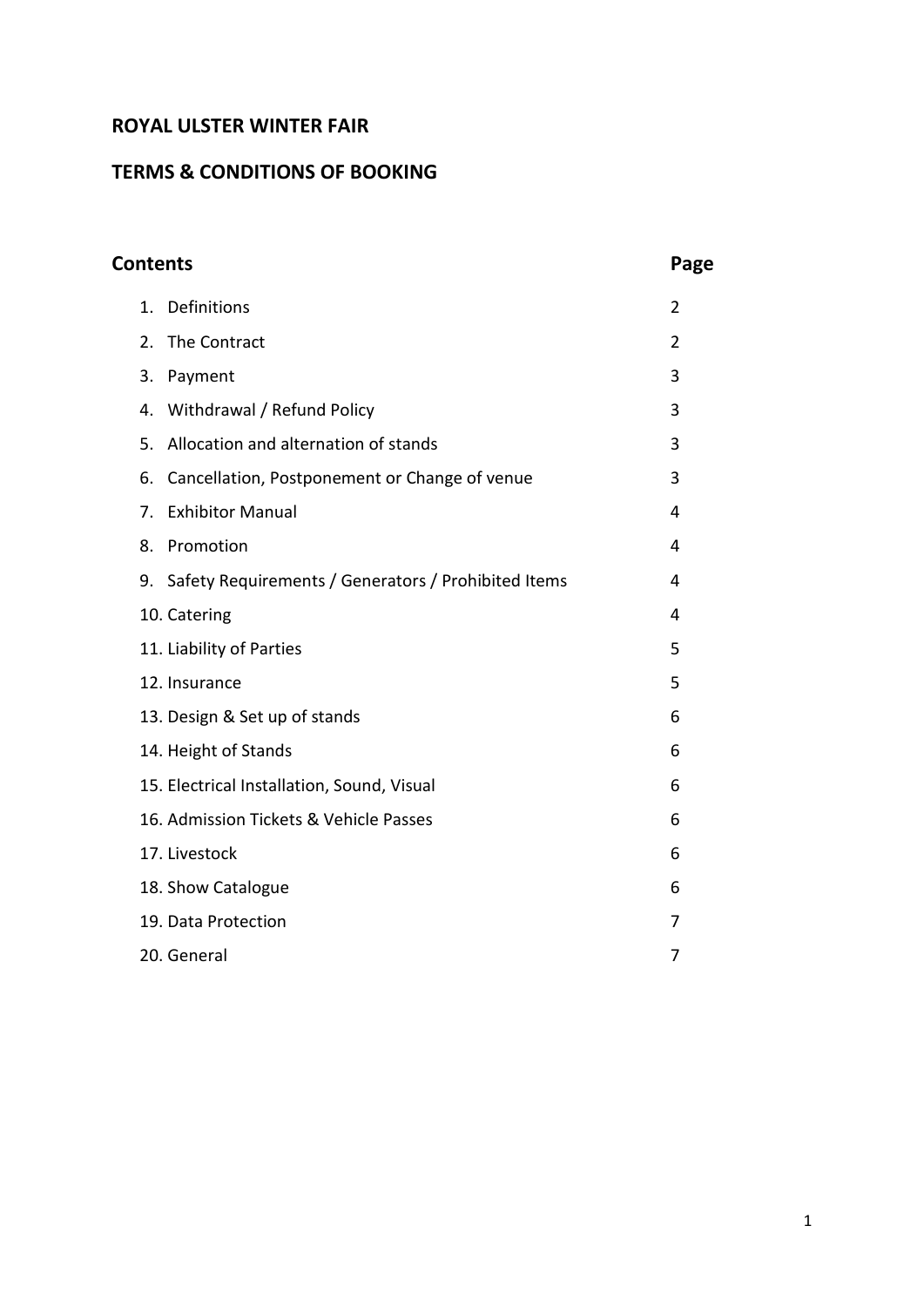#### **1. Definitions**

In these Conditions of Booking unless the context otherwise requires reference to the singular includes reference to the plural (and vice versa) reference to any gender includes reference to the other genders and the following expressions shall have the following meanings:

*"the Authorities"* the local authority (including without limitation, its Trading Standards Department), the Fire Authority, the Environmental Health Officer and the Health and Safety Executive and any other authority claiming jurisdiction over the Exhibition and/or the Venue;

*"Booking Form"* the online or physical booking form for the Exhibition completed by the Exhibitor;

*"the Society"* Royal Ulster Agricultural Society (RUAS);

*"the Contract"* the contract between the Society and the Exhibitor's application for a stand;

*"Exhibitor's Manual"* the Manual for the Exhibition;

*"Exhibits"* exhibits and/or goods and/or services to be displayed and/or sold and/or provided by the Exhibitor on the stand as stated in the booking form;

*"Exhibition"* the exhibition, show or event referred to in the booking form;

*"Exhibition Regulations"* the regulations drawn up for the Exhibition by the Society;

*"the Fee"* the total amount payable to the society for the stand including VAT as shown on the booking form;

*"Stand"* the space at the Exhibition to be occupied by the Exhibitor whether or not the Exhibitor uses the space for a stand as such; and

*"Venue"* the venue at which the Exhibition is held.

#### **2. The Contract**

- 2.1 The Booking Form is an application, either in hard copy or by online application by the Exhibitor for a Stand at the Exhibition. A legally binding contract will only come into existence when the Society accepts the booking in writing by and returning a confirmation to the Exhibitor or otherwise.
- 2.2 So that the basis of the contractual relationship between the Society and the Exhibitor is completely clear, it is agreed that the whole of the contract is to be found in the Booking Form, Exhibition regulations and in these Conditions. Accordingly, there are no enforceable promises, terms, conditions, warranties or representations by either party, whether oral or written, including anything which would in the absence of this condition, be implied by law, other than the terms set out in the Booking Form, Exhibition Regulations and in these Conditions.
- 2.3 In the course of negotiations leading up to the Contract, both the Society and the Exhibitor or their respective representatives may have made statements or forecasts about the Exhibition, including, for example, attendance figures, other Exhibitors, Exhibits or events which may form part of the Exhibition, the position of the stand and/or the quality of Exhibits. Because the Society's plans for the Exhibition may change and certain matters are not under the Society's control – for example, the Society cannot guarantee the attendance of other Exhibitors or the public – each of the Society and the Exhibitor confirms that it has not entered into the contract in reliance on any statement or forecast made by or on behalf of the other of them. Accordingly, any liability of either party for misrepresentation (whether or not the representation in question is of the same type as those set out in this condition) is expressly excluded. This exclusion does not apply to a fraudulent misrepresentation.
- 2.4 The Exhibitor will be permitted to occupy the Stand as the Society's licensee. The Exhibitor will not obtain any right of exclusive possession or occupation of or any proprietary interest in the Stand.
- Society shall not be responsible should the Exhibitor claim that such person(s) did not have such authority. The person, firm or 2.5 Applications for space should be made on the appropriate Booking Form, either by hard copy or online and should be submitted to the Society by the date stated by the Society. All Exhibitors will remain within their allocated Stand space for the duration of the Exhibition. The area booked must be sufficient to accommodate the whole display, tent or marquee including guy ropes or protruding base plates, trailers and office caravans including tow bars and steps and sufficient room for manoeuvring onto site without encroachment onto adjacent stands, and must allow for ground works such as sumps. Exhibitors of elevators, hoists, or other articles which necessitate ropes, wires or other supports, are required to take sufficient space to include such supports within the area for which they pay. The Society does not offer exclusivity to any Exhibitor, manufacturer and/or their products at their Exhibitions. The person(s) signing the Booking Form on behalf of the Exhibitor shall be deemed to have full authority to do so. The company entering into this agreement with the Society shall be liable under this agreement as a primary obligor notwithstanding that the agreement is entered into on behalf of a third party.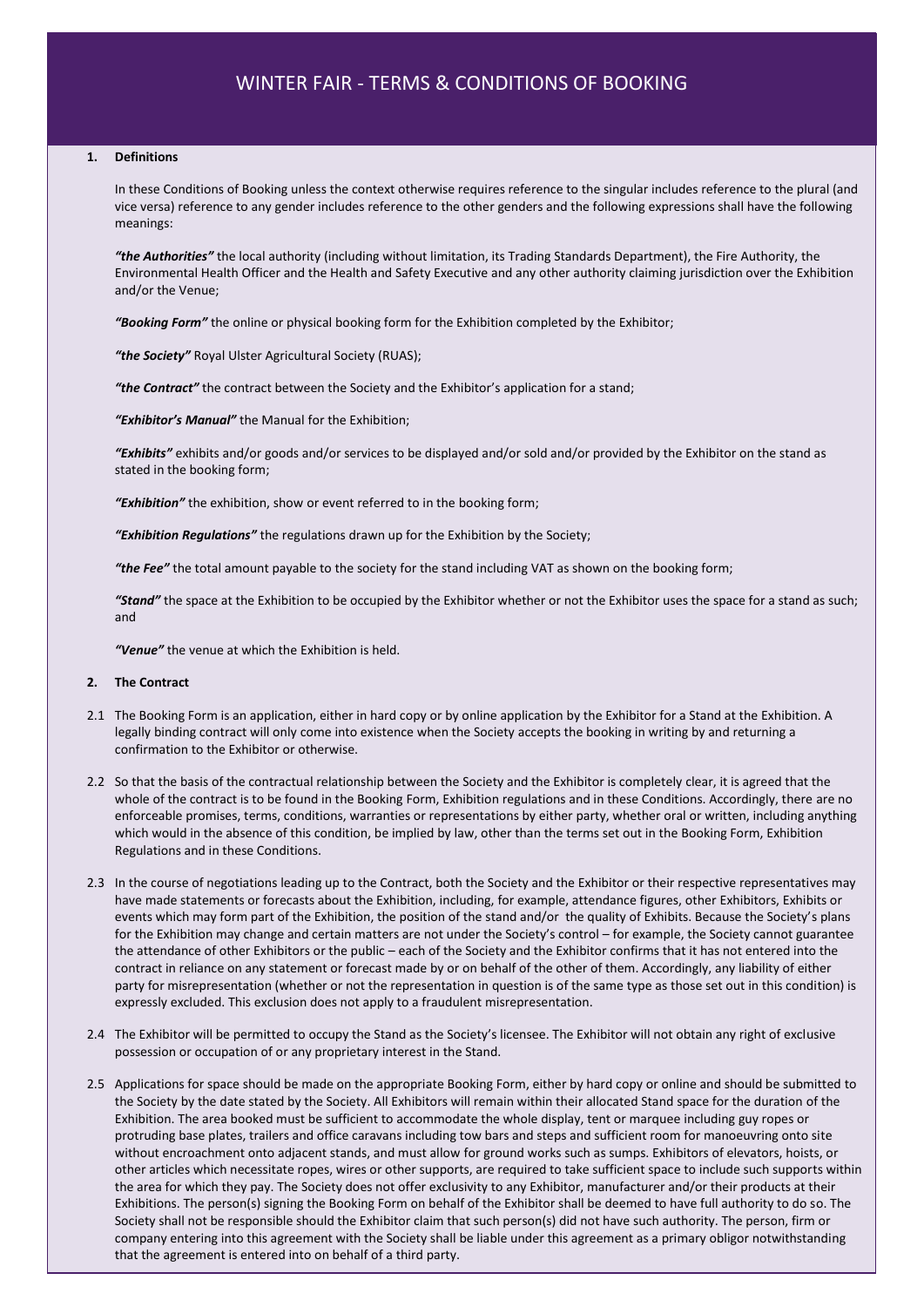- 2.6 The Society reserves the right to exclude any person, firm or corporate body from its Exhibitions who, in the opinion of the Society, has infringed their Conditions of Booking or is, or may be guilty of conduct unbecoming an Exhibitor at an Exhibition organised by the Society, either at, or in conjunction with an Exhibition. The Society may not be required to give a reason therefore. The Society may refuse to accept any application for space, (even if received prior to the final closing date for entries), cancel any entry which may have been accepted, refuse admission of any proposed Exhibit, or order the removal of any Exhibit already delivered.
- 2.7 Applications for space must specify the nature of all the Exhibits. Exhibitors shall not allow third parties' products or services to be used or promoted in connection with their Exhibits unless those third parties are Exhibitors in their own right at the Exhibition or part of a presentation staged by the Society, unless agreed otherwise with the Society. Where an Exhibitor is part of a larger organisation only products and services promoted by the Exhibitor may be exhibited. Products and services of a subsidiary associate or holding company can only be exhibited if the holding company is the Exhibitor (as the term holding company is defined in Section 736 of the Companies Act 1985). Sales of all products and services (including but not by way of limitation medicines and pharmaceutical products) must comply with the recommended specifications as laid down by statute or other appropriate regulations. When erecting a static or moveable display, Exhibitors must ensure that it is secure as failure to do so will render the display liable and subject to removal from the Exhibition. The Society reserves the right forthwith to close without compensation any Stand found to be in breach or potential breach of any statute or regulation, or to be exhibiting, displaying, promoting or selling any product or service without the prior approval of the Society or for any other valid reason which in the reasonable opinion of the Society renders such a Stand incompatible with the aims, ethos or reputation of the Exhibition.
- 2.8 The Exhibitor may not assign its rights under the Contract or sublet, part with or share occupation of the Stand or any part of it. Nonetheless, with the prior written approval of the Society, the Exhibitor may share occupation of the Stand with other companies which are in the same group as the Exhibitor or which are associated in business with the Exhibitor.

#### **3. Payment**

3.1 The Exhibitor will pay the Fee in full to the Society no later than the date(s) stated on the invoice.

#### **4. Withdrawal**

- 4.1 The Exhibitor may withdraw from the Exhibition at any time by notifying the Society of its wish to withdraw in writing. In addition, the Society may by written notice to the Exhibitor accept non-payment by the Exhibitor by the due date for payment of any instalment of the Fee as notice of the Exhibitor's withdrawal from the Exhibition.
- 4.2 In the event of withdrawal (up to 4 weeks before the Exhibition) the Society may resell or reallocate the Stand to a new or existing Exhibitor. The Society will only reimburse any payments made prior to withdrawal, once the Stand has been reallocated. Withdrawal less than 4 weeks before the Exhibition, any monies paid will be forfeited.
- 4.3 For the purpose of this Condition 4, withdrawal will be deemed to take place on the date upon which notice of withdrawal is received by the Society or given by the Society in the case of non payment by the Exhibitor of any instalment of the Fee.

## **5. Allocation and Alteration of Stands**

5.1 The Society may make changes in the layout of the Exhibition between the time when the Contract is entered into and the Exhibition is held for any reason, including, for example, the need to accommodate additional features or events in the Exhibition or to comply with any requirements of the Authorities and/or the Venue. Accordingly, the allocation of a Stand number or description of a particular position on the plan for or the layout of the Exhibition is provisional and subject to alteration. If the size of the stand shall be reduced as a result of any such alteration, the amount of the Fee shall be reduced pro rata to the reduction in the size of the Stand.

#### **6. Cancellation, Postponement or Change of Venue**

- 6.0 The Society may at any time cancel, postpone or move the Exhibition to another Venue if the Society thinks fit. The Society will notify the Exhibitor as soon as possible if the Exhibition is cancelled or postponed or moved to another Venue. If the Exhibition is cancelled, the Society will repay to the Exhibitor (without interest) any of the Fee paid by the Exhibitor to the Society and the Contract will be cancelled. If the Exhibition is postponed or moved to another Venue, the Contract will remain in force for the new dates and Venue provided that the new dates and/or Venue are in the reasonable opinion of the Society appropriate for the Exhibition.
- 6.1 Except as expressly provided in this Condition, the Society shall have no liability in contract or in tort or otherwise to the Exhibitor arising out of or in respect of any cancellation or postponement of the Exhibition or of it being moved to a new Venue howsoever arising.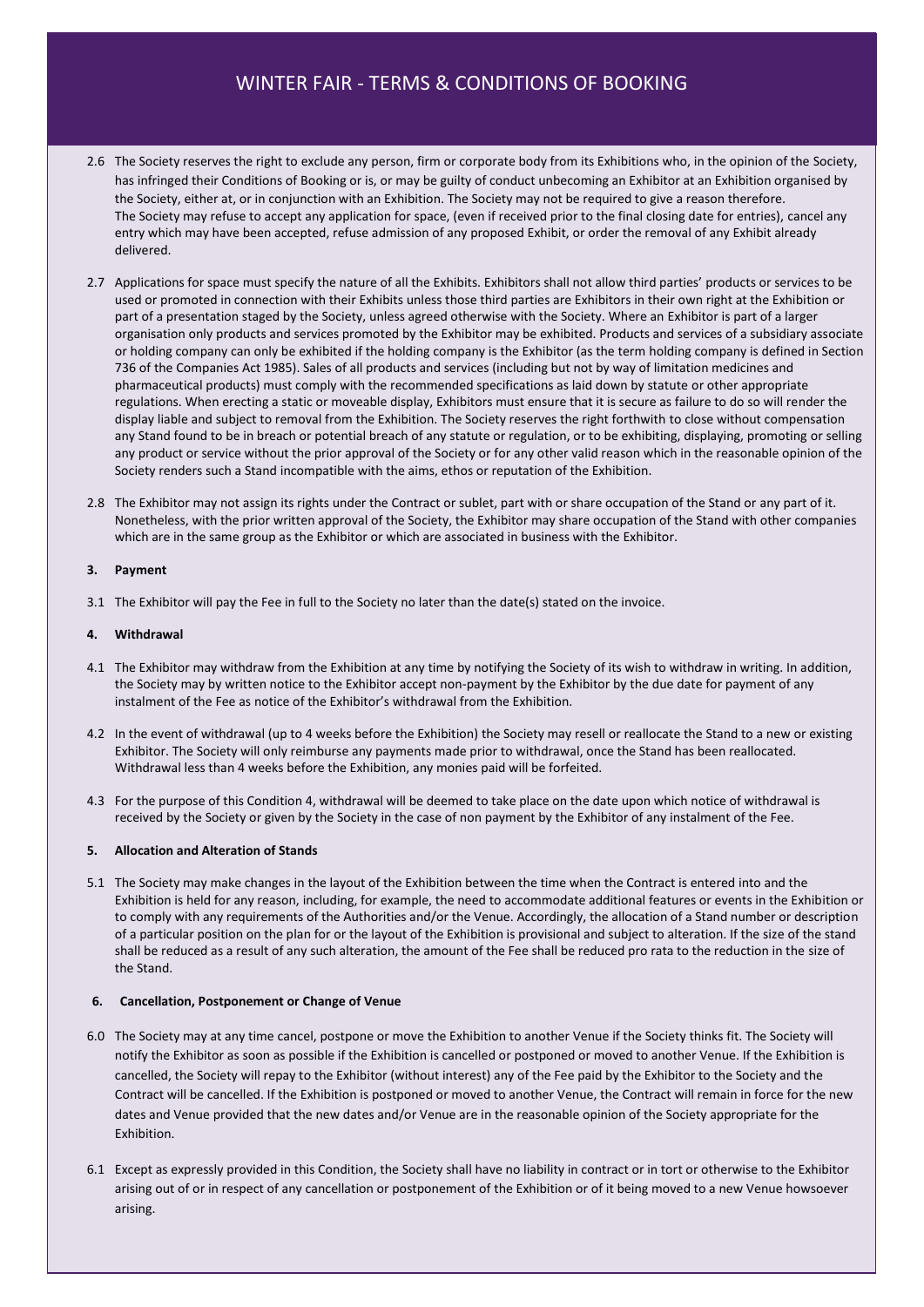#### **7. Exhibition Regulations and Manual**

- 7.0 The Exhibitor agrees to obey any reasonable instructions given to him by or on behalf of the Society in connection with the Exhibition. In particular, the Exhibitor agrees to comply with the Exhibition Regulations.
- 7.1 Prior to the date of the Exhibition, the Society will produce a Manual containing the Exhibition Regulations and other instructions and will make them available to all Exhibitors. The Exhibitor agrees that he and any contractors retained by him will observe and obey the Exhibition Regulations and instructions contained in the Manual. Failure to do so will be a breach of the Contract.
- 7.2 The Authorities and the Society may also impose certain requirements or regulations with regard to the Exhibition. These requirements may relate, for example, to health and safety, trading standards, procedures relating to emergencies, access to the Venue and parking. The Exhibitor agrees that he and any contractors retained by him will comply with any such regulations or requirements. If the Society has reason to believe that the Exhibitor is in material breach (which shall include the Authorities informing the Society that the Exhibitor is in material breach) of any such regulations and/or requirements the Exhibitor shall be in material breach of the Contract.

## **8. Promotion**

- 8.0 Aircraft, kites, balloons etc., are prohibited in the immediate proximity of the Exhibition and the Exhibition car parks except where prior written permission has been obtained from the Society. Any form of aerial promotion is not permitted.
- 8.1 Fly posting or unauthorised banners will not be permitted within the Exhibition or the Exhibition car parks.
- 8.2 Exhibitors are only permitted to distribute handbills or leaflets etc., from their own Stand at the Exhibition. Exhibitors may not encroach on the avenues, streets or open space, or do anything that may cause obstruction. Advertising by signs, cards, stickers or leaflets etc., is not permitted unless used on the Exhibitor's own Stand.

### **9. Safety Requirements**

- 9.0 *Exhibitors' Responsibility* While the Society reserves the right to exclude any gas, petroleum or spirit they deem unsafe, this in no way relieves the Exhibitor from responsibility in the event of an accident or fire. Exhibitors must conform to the regulations of the local authority in all that relates to the transportation of petroleum and the precautions to be taken against fire.
- 9.1 *Generators & Electricity* The use of generators is not permitted. Exhibitors may only arrange an electrical supply through the Society's nominated electrical contractor The Exhibitor shall pay the official contractor directly for electrical supply.
- 9.2 *Cap Guns, BB Guns, Laser Guns, Laser Pens and Explosive Devices* The sale of Cap Guns, BB Guns, laser pens and explosive devices is prohibited.

#### **10. Catering**

- 10.1 Exhibitors are permitted to offer tea, coffee and biscuits for hospitality purposes only on their stand space. If exhibitors wish to offer other food stuffs (Eg soup, sandwiches, finger food etc) all such items must be sourced from the official venue caterer Vanilla Black. No food stuff (except tea, coffee & biscuits) are permitted to be brought into the venue unless provided by the venue caterer.
- 10.2 The local Environmental Health Officer will be on site prior to and during the event to ensure any hospitality being offered by stand holders complies with current food and hygiene regulations.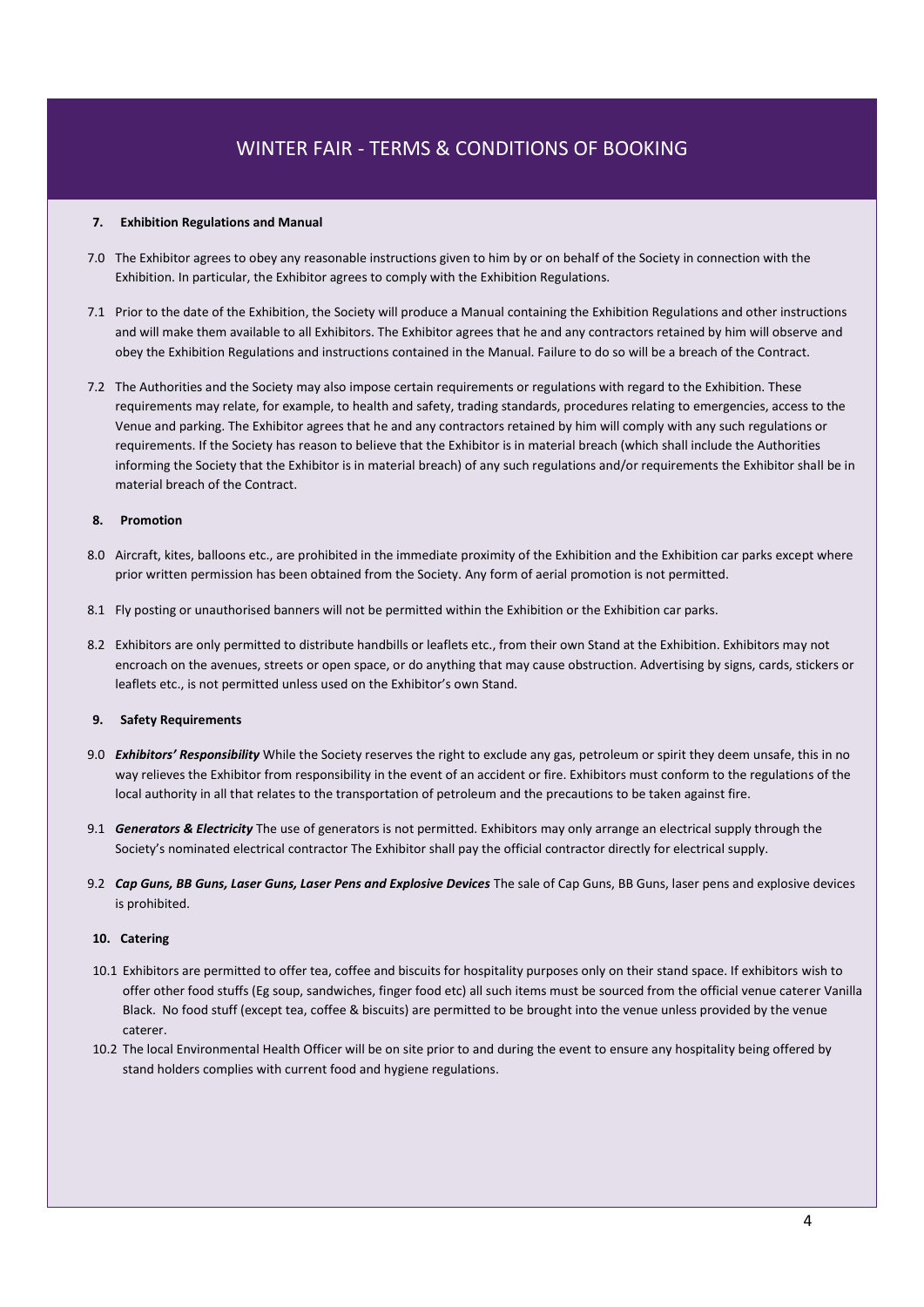## **11. Liability of Parties**

11.1 In addition to its liability to pay the Fee, the Exhibitor will be liable:

(1) to pay any additional amounts which may be charged by the Society to the Exhibitor in accordance with the Exhibition Regulations or for goods or services provided at the Exhibitor's request to the Exhibitor by or on behalf of the Society; (2) to indemnify the Society and keep the Society indemnified against any claims made against or liabilities incurred by the Society as a consequence of any breach by the Exhibitor of any of its obligations under the Contract or otherwise arising as a result of anything done or omitted to be done by the Exhibitor in connection with the Exhibition or at the Venue.

- 11.2 Although the Society arrange for security at the Exhibition, the primary purpose of the security provided by them is to ensure the safety of the public at, and control of access to and egress from the Exhibition. The Society is not responsible for the safety of Exhibits nor of any other property of the Exhibitor or for the death or personal injury (except where such death or personal injury is caused by the negligence of the Society or by persons for whose actions the Society is legally responsible) of the Exhibitor's officers, staff, contractors, visitors or guests at the Exhibition.
- 11.3 Notwithstanding anything contained in the Contract (except in respect of any liability for death or personal injury caused by the negligence of the Society or by persons for whose actions the Society is legally responsible) the liability of the Society to the Exhibitor under the Contract or otherwise arising out of or in connection with the Exhibition, whether in contract, tort (including negligence) or otherwise, shall not exceed the greater of:

(1) the total amount of the Fee actually paid by the Exhibitor to the Society in accordance with the Contract; and

(2) the amount recovered by the Society under any policy of insurance in respect of the claim made against it by the Exhibitor, plus the amount of any excess or deductible which, in accordance with the conditions of the insurance policy, is to be borne by the Society.

These limitations on liability do not apply in respect of any fraudulent misrepresentation.

- 11.4 The Society will not be liable for the supply to the Exhibitor of any goods or services by any suppliers designated as official suppliers in the Exhibition Manual or by anyone else.
- 11.5 Under no circumstances will the Society be liable for any failure by it to perform any obligation under the Contract arising as a result of circumstances beyond the reasonable control of the Society.
- 11.6 In certain circumstances the Exhibitor may wish to organise activities or events on its Stand which are or may in the opinion of the Society involve some risk to participants or the public or other people at the Exhibition or their property. In those circumstances, the Society may require the Exhibitor:

(1) to enter into a separate indemnity by way of deed in favour of the Society and/or such other person as the Society may specify in respect of any liability arising from such activity or event; and

(2) require the Exhibitor to obtain from participants a form of waiver and/or indemnity in terms approved by the Society.

The form of such indemnities and/or waivers will be contained in the Exhibition Manual.

11.7 Exhibitors are responsible for the full reinstatement of their site to the Society's satisfaction, otherwise the Society reserves the right to have the work undertaken and charged to the exhibitor. Gravel, sand, chippings, concrete slabs etc must be completely cleared and the area reinstated. Exhibitors are advised to lay a membrane under any gravel, sand or chippings. All holes from fences, posts, flagpoles and any other holes must be filled and reinstated. Any damage caused by the erection of temporary structures, exhibition of and/or removal of machinery/equipment, or any other causes, must be corrected by reinstatement. Exhibitors are responsible for ensuring that their contractors comply with these regulations.

#### **12. Insurance**

12.1 The Exhibitor shall take out and maintain insurance with an insurance company and with a level and extent of cover approved by the Society (including, without limitation, normal product and public liability and employee liability insurance) and shall on demand produce to the Society copy of the policy and evidence that it is in force and the insurers are not entitled to exercise subrogation rights against the Society.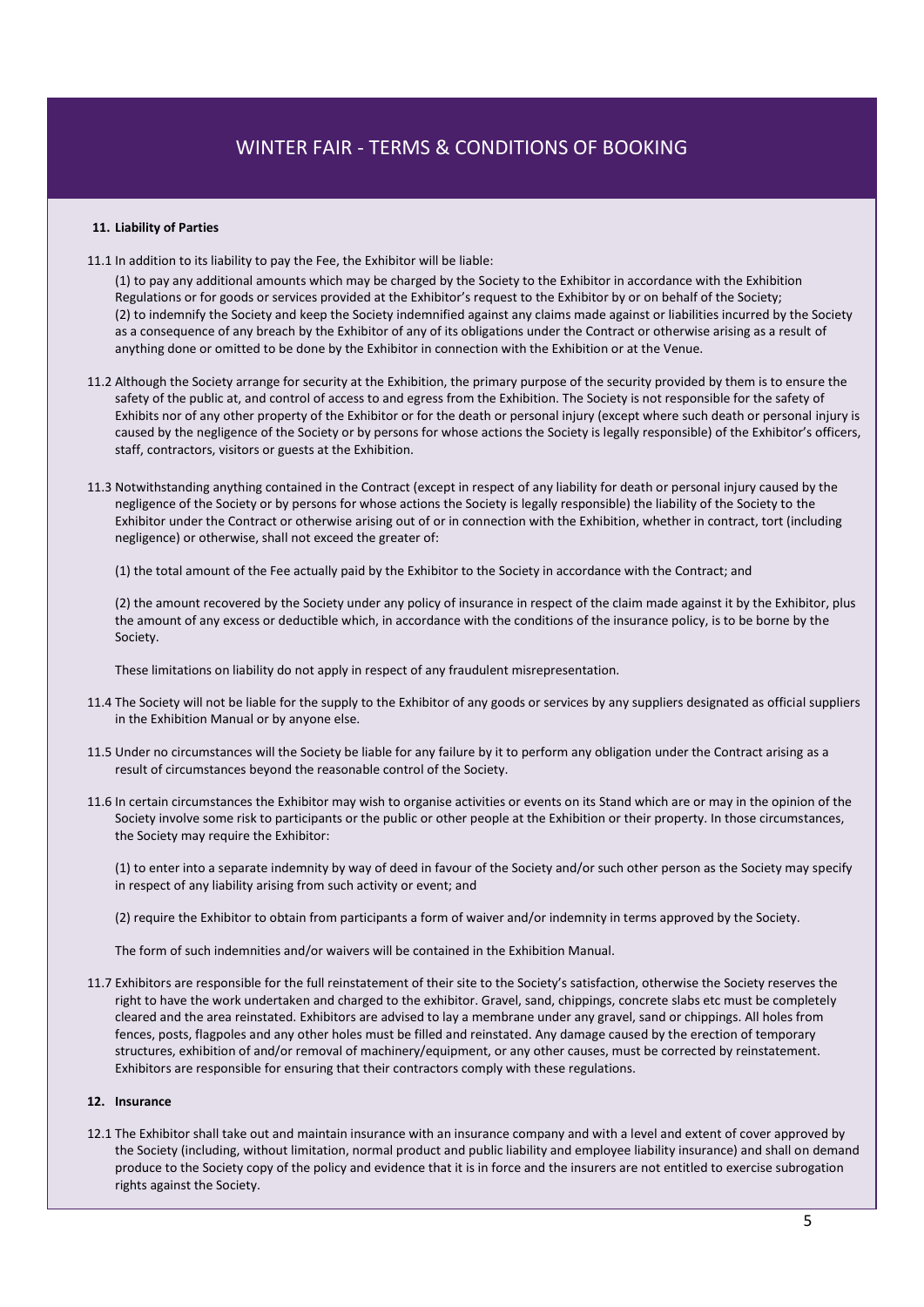### **13. Design and Setting Up of Stands**

- 13.1 *Removal of the Society's' Property* No part of any Stand erected by the Society or its contractors shall be removed, defaced or in any way damaged. Any Exhibitor who breaches this condition or damages any of the Society's property is liable to reimburse the cost of repairs and reinstatement and shall indemnify the Society in respect of all costs, losses and damages arising in any way there from.
- 13.2 *Machinery and Equipment* Exhibitors shall be responsible in all aspects for any ancillary equipment or machinery required for demonstrations, and shall comply with all appropriate health and safety regulations. Each Exhibitor shall ensure that a trained instructor/demonstrator will instruct all personnel in the safe operation and running of the equipment in advance of demonstrating that equipment. Exhibitors must ensure that only appropriately qualified and certified instructors shall demonstrate equipment of a specialised nature. No person shall operate an item of equipment without a full and valid tractor license or any other appropriate license. Exhibitors operating diggers and excavators shall ensure that adequate safety fencing is provided for excavations. The Society reserves the right to close an Exhibit for failure to comply with the aforesaid.

#### **14. Height of Stands**

14.1 Exhibitors must refer to the Exhibition Manual for height specifications.

#### **15. Electrical Installation, Sound and Visual**

15.1 All electrical installation must be undertaken by the official electrical contractor as listed in the Exhibition Manual and the Exhibitor will be responsible for settling accounts direct with the contractor. No electrical work may be carried out without the prior written approval of the Society and no device will be permitted if in the opinion of the Society it may become a nuisance to other Exhibitors and visitors. The Exhibitor shall not use sound amplification equipment unless the sound is contained within the area of the space allotted to him. The Exhibitor shall ensure that any visual aid equipment for his Stand shall also be sited so that intending viewers congregate within the limits of the Exhibitor's Stand. The Exhibitor shall ensure that no leads connected to any device shall be taken outside the limits of the Exhibitor's allotted space. All water installation must be undertaken by the official water contractor as listed in the Exhibition Manual and the Exhibitor will be responsible for settling accounts direct with the contractor.

#### **16. Admission Tickets and Vehicle Passes**

16.1 The Exhibitor shall ensure that any non transferable passes supplied to admit the Exhibitor and his contractors are presented on request. If such a ticket is transferred or otherwise disposed of it will become immediately forfeited and no further ticket will be issued. The Society reserves the right to refuse admission to any person or persons to the Exhibition without giving any reason and to expel any person whose conduct or presence in the opinion of the Society renders such action desirable. Exhibitors are responsible for ensuring that all staff, contractors or delivery agents connected in any way with the construction, operation or dismantling of their stand are in possession of the correct admission tickets and vehicle entry passes. Exhibitor tickets are solely to admit the Exhibitors and their staff and must not be sold to any third party. Any Exhibitor infringing this condition may risk expulsion from the exhibition site for this and subsequent exhibitions. Admission tickets and vehicle entry passes will only be issued on full settlement of the Exhibitor's account. No refunds can be given for any Exhibitor, visitor or guest tickets purchased either in advance or during an exhibition. Exhibitors must abide by the ticketing system in operation at the exhibition at all times. The Organisers reserve the right to withdraw any vehicle entry pass if the pass is being used improperly.

#### **17. Livestock**

17.1 Exhibitors must refer to the Exhibition Manual for guidance and conditions regarding exhibiting livestock at the Society's Exhibitions. Exhibitors displaying livestock on their stand must contact the Society in advance of the Exhibition. Exhibitors will take full responsibility for the welfare of stock for the duration of the Exhibition.

#### **18. Show Catalogue**

18.1 The Society will normally publish an official catalogue to the Exhibition. The Exhibitor agrees to provide such information to the Society as is required by it in connection with the guide. The Society will not however have any responsibility for any omissions or errors which may be made in the guide unless such omissions or errors have been drawn to the Society's attention in writing by the Exhibitor by the dates which are specified in the Exhibition Manual.